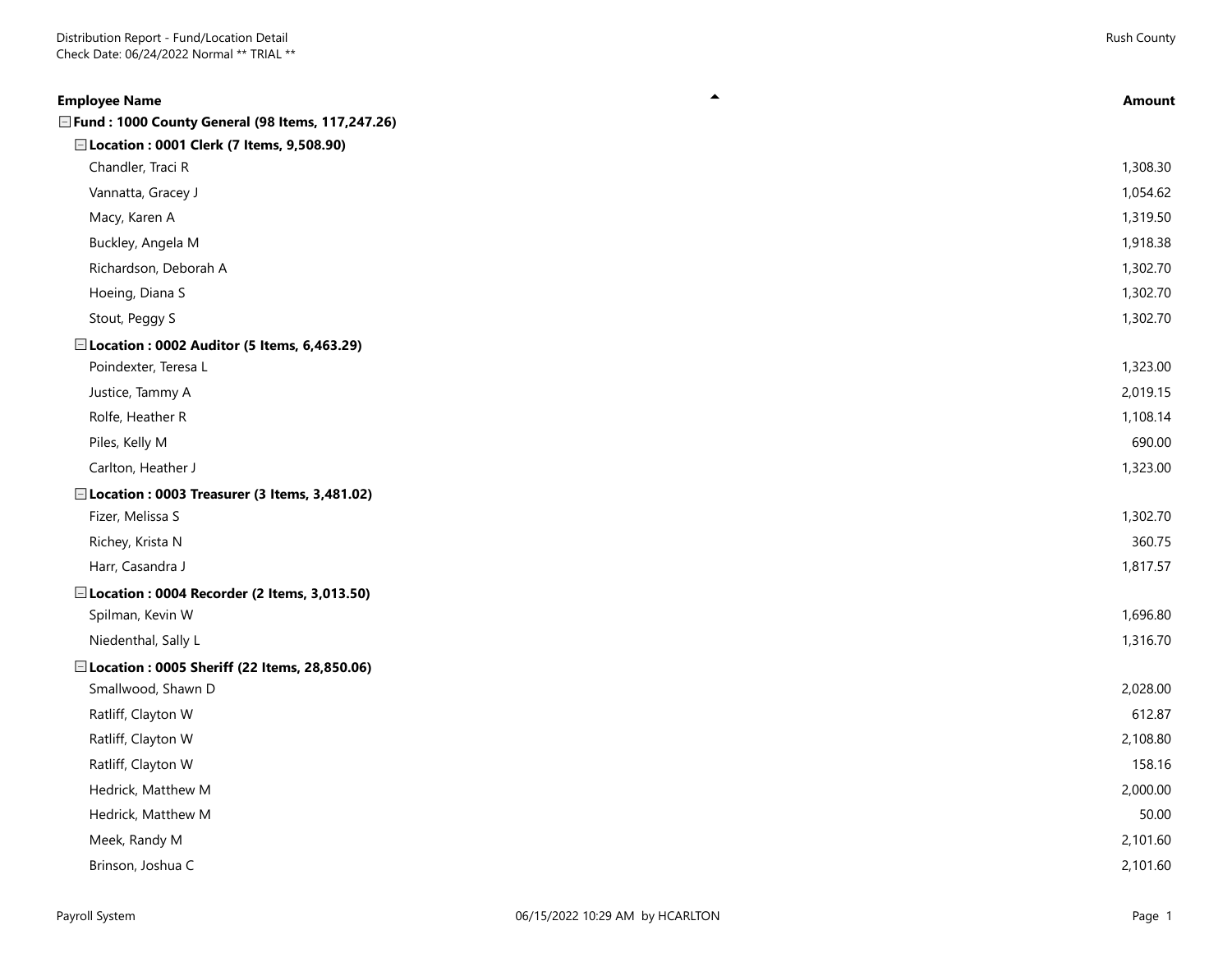| ▲<br><b>Employee Name</b>                                 | <b>Amount</b> |
|-----------------------------------------------------------|---------------|
| Peck, Bobby A                                             | 948.00        |
| Drake, Terry L                                            | 2,141.60      |
| Drake, Terry L                                            | 40.16         |
| Meyer, Daniel L                                           | 2,108.80      |
| Meyer, Daniel L                                           | 65.90         |
| Keith, Douglas D                                          | 2,014.40      |
| McCollum, Devin G                                         | 391.05        |
| McCollum, Devin G                                         | 1,896.00      |
| McCollum, Devin G                                         | 142.20        |
| Horton, Brent M                                           | 2,029.60      |
| Rice, Allan C                                             | 3,307.00      |
| Morgan, Christopher M                                     | 525.70        |
| Morgan, Christopher M                                     | 1,933.60      |
| Morgan, Christopher M                                     | 145.02        |
| □ Location: 0006 Surveyor (2 Items, 2,242.80)             |               |
| Perkins, Ashley J                                         | 546.00        |
| Rees, Marvin L                                            | 1,696.80      |
| □ Location: 0007 Coroner (1 Items, 424.23)                |               |
| McMahan, Brenda J                                         | 424.23        |
| □ Location: 0008 Assessor (2 Items, 2,999.50)             |               |
| Bridges, Mary A                                           | 1,696.80      |
| Spaeth, Susan N                                           | 1,302.70      |
| □ Location: 0009 Prosecuting Attorney (4 Items, 5,373.23) |               |
| Morgan, Phillip T                                         | 519.76        |
| Thompson, David B                                         | 2,423.07      |
| Kirchoff, Megyn N                                         | 1,107.40      |
| Coffin, Annette K                                         | 1,323.00      |
| □ Location: 0011 Extension Service (2 Items, 1,671.40)    |               |
| Tebbe, Susan                                              | 1,107.40      |
| Herbert, Abigail J                                        | 564.00        |
| □ Location: 0063 Drainage Board (3 Items, 239.40)         |               |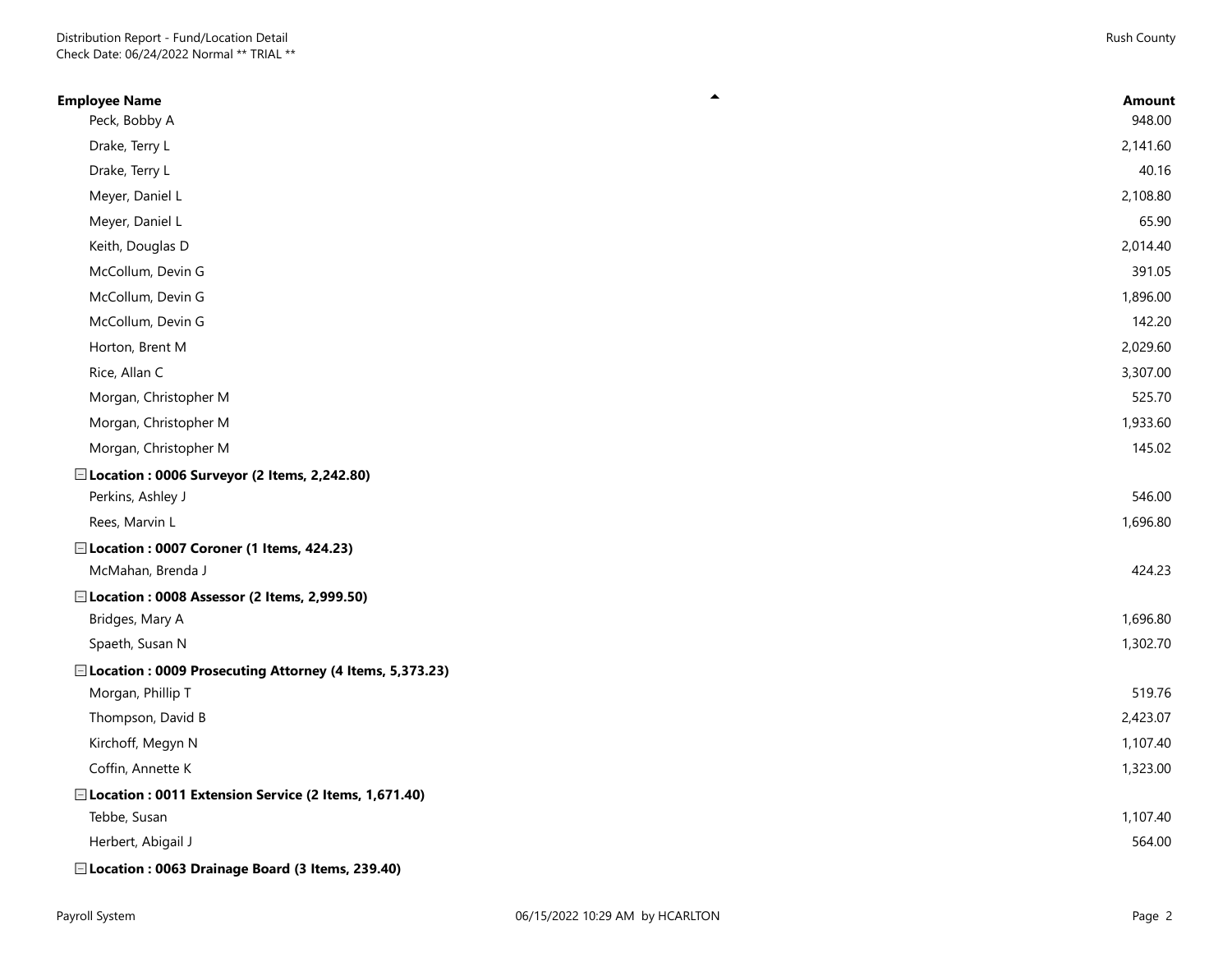| ▲<br><b>Employee Name</b>                                      | <b>Amount</b> |
|----------------------------------------------------------------|---------------|
| Jarman, Ronald J                                               | 79.80         |
| Wilkinson, Paul E                                              | 79.80         |
| Bacon, Mark E                                                  | 79.80         |
| □ Location: 0068 Commissioners (10 Items, 4,561.43)            |               |
| Jarman, Ronald J                                               | 941.88        |
| Corn, Dennis O                                                 | 239.42        |
| Wilkinson, Paul E                                              | 941.88        |
| Bacon, Mark E                                                  | 984.92        |
| Barnes, Scott D                                                | 239.42        |
| Smith, Charles A                                               | 256.23        |
| Gardner, Kyle W                                                | 239.42        |
| Kile, Janet D                                                  | 239.42        |
| Harcourt, Carl A                                               | 239.42        |
| Grocox, Amy D                                                  | 239.42        |
| □ Location: 0101 Planning & Zoning (1 Items, 841.00)           |               |
| Ashwill, Linda K                                               | 841.00        |
| □ Location: 0117 Human Resources-Personnel (1 Items, 2,318.42) |               |
| Personett, Tony R                                              | 2,318.42      |
| □ Location: 0201 Superior Court (2 Items, 2,419.20)            |               |
| Smith, Tonya L                                                 | 1,209.60      |
| Miller, Stacy A                                                | 1,209.60      |
| Elocation: 0232 Circuit Court (1 Items, 1,323.00)              |               |
| Sammons, Jennifer K                                            | 1,323.00      |
| □ Location: 0235 Probation (2 Items, 4,116.47)                 |               |
| Gordon, Kayleigh N                                             | 1,960.20      |
| Jenkins, Aimee L                                               | 2,156.27      |
| □ Location: 0271 Public Defender (3 Items, 8,562.02)           |               |
| Miller, Keitha C                                               | 1,302.70      |
| Ison, Halle Anne C                                             | 1,107.40      |
| Barrett, Bryan E                                               | 6,151.92      |
| □ Location: 0360 Public Safety (1 Items, 1,768.46)             |               |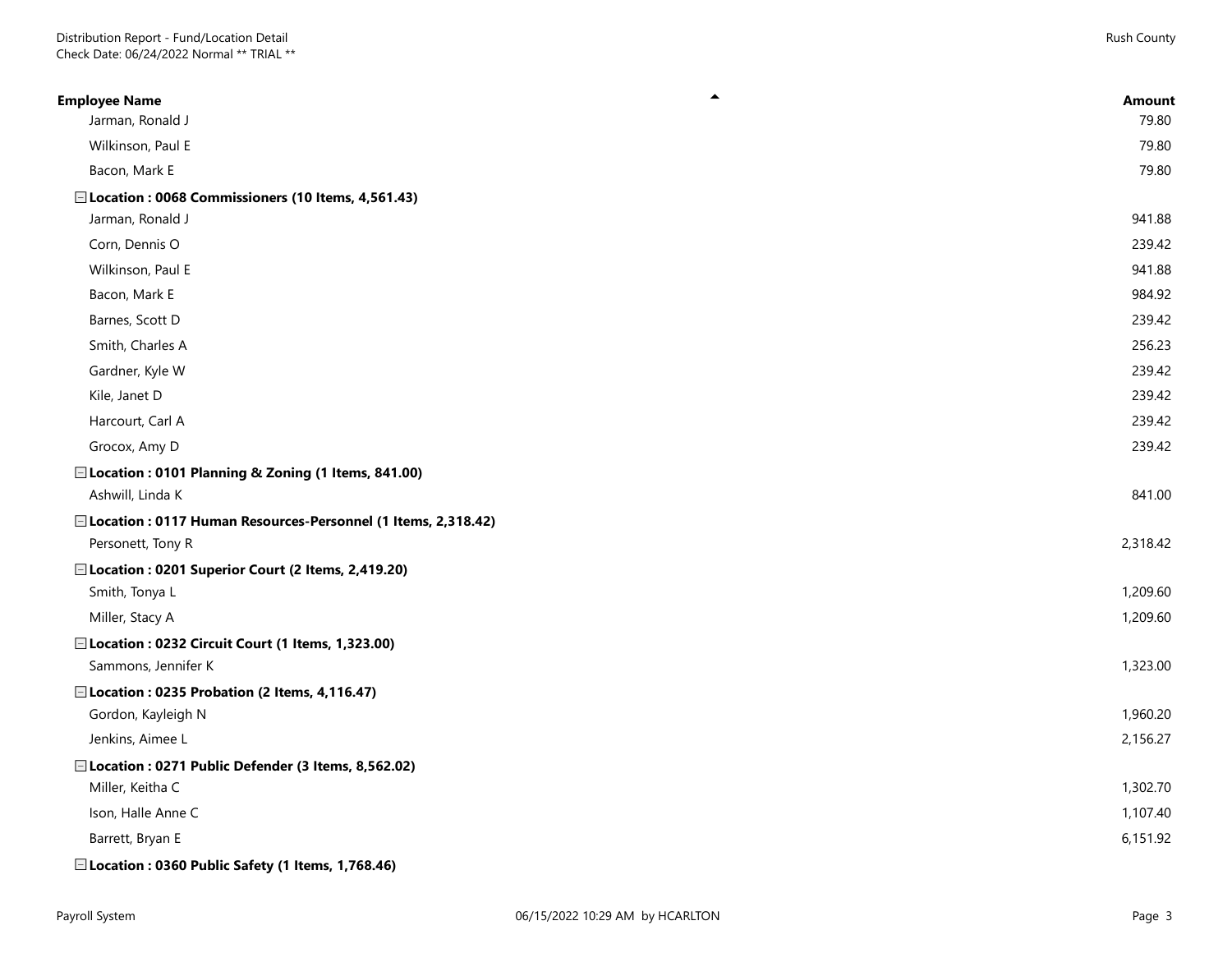| ▲<br><b>Employee Name</b><br>Kemker, Charles A         | <b>Amount</b><br>1,768.46 |
|--------------------------------------------------------|---------------------------|
| □ Location: 0380 Jail (21 Items, 23,329.82)            |                           |
| Heyward, Jonathan K                                    | 1,474.40                  |
| Storey, Wesley R                                       | 1,474.40                  |
| Foley, Katheryn V                                      | 651.00                    |
| McKeown, Joseph C                                      | 331.74                    |
| McKeown, Joseph C                                      | 1,474.40                  |
| Fulks, Walker S                                        | 1,474.40                  |
| Miller, Michael A                                      | 640.00                    |
| Moore, Ashley M                                        | 1,512.80                  |
| Green, David S                                         | 872.00                    |
| McIntire-Johnson, Jonna L                              | 1,496.00                  |
| Gosser, Richard T                                      | 1,685.60                  |
| McMillan, Michael D                                    | 1,520.80                  |
| Colestock, Grant A                                     | 522.00                    |
| Huffman, Brittany N                                    | 928.00                    |
| Moore, Dakota S                                        | 28.36                     |
| Moore, Dakota S                                        | 1,512.80                  |
| Henderson, Arlen L                                     | 29.10                     |
| Henderson, Arlen L                                     | 1,552.00                  |
| Denney, Jaron D                                        | 779.62                    |
| Tate, Megan L                                          | 1,896.00                  |
| Dougherty, Brent A                                     | 1,474.40                  |
| □ Location : 0660 4-D Program (2 Items, 2,417.11)      |                           |
| Holt, Laura C                                          | 1,094.11                  |
| Webster, Alyson G                                      | 1,323.00                  |
| □ Location: 0750 Soil & Water (1 Items, 1,323.00)      |                           |
| Miller, Joyce                                          | 1,323.00                  |
| □ Fund: 1114 LIT Special Purpose (12 Items, 13,466.31) |                           |
| □ Location: 0000 No Department (12 Items, 13,466.31)   |                           |
| Plough, Christopher R                                  | 1,896.00                  |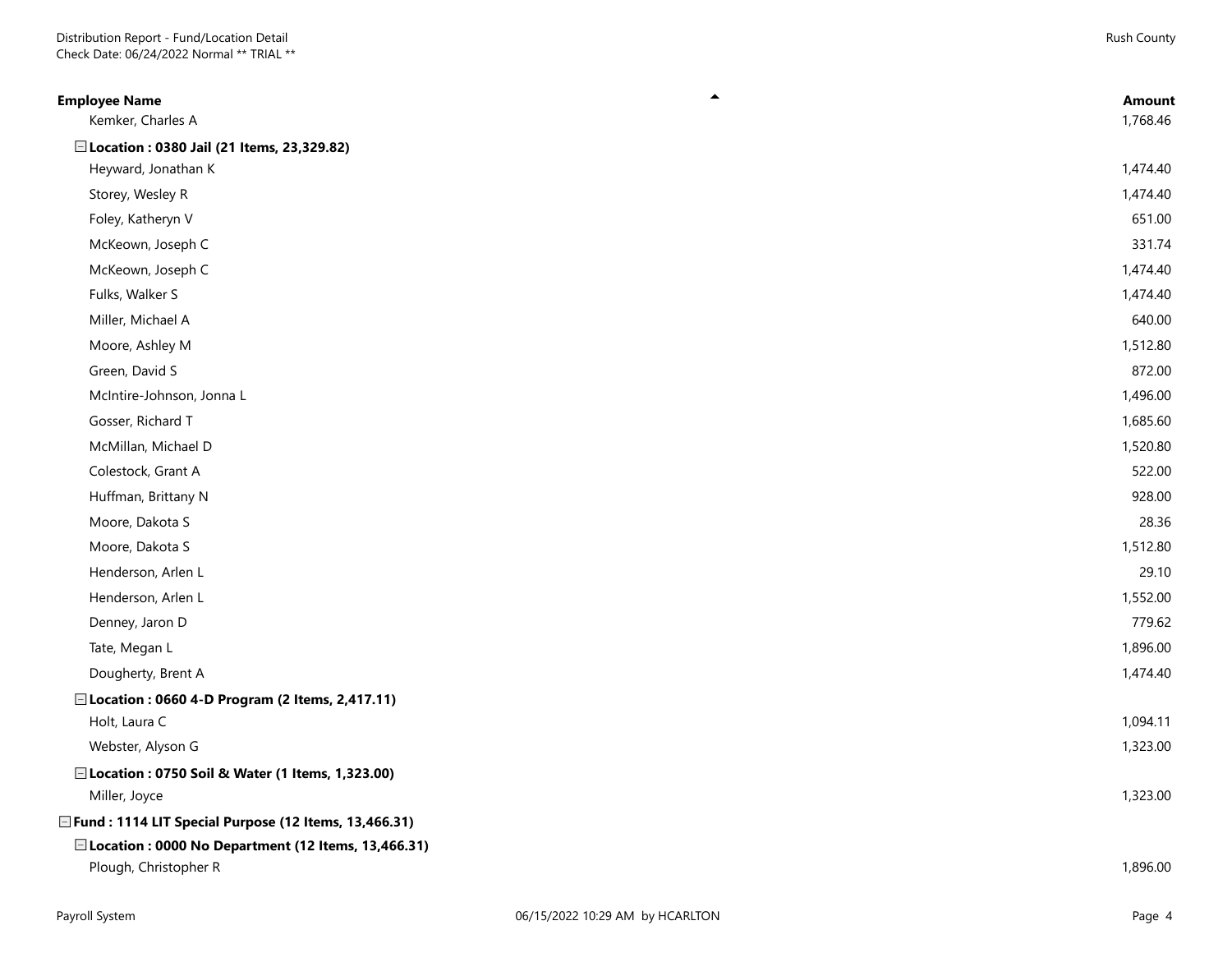| Plough, Christopher R<br>Montgomery, Dylan J<br>Coyle, Jo Ann<br>Mc Mahan, Barbara E<br>Mc Mahan, Barbara E<br>Grinyer, Mackenzie R<br>Grinyer, Mackenzie R<br>Day, Miranda F<br>Brown, Julie M<br>Proffitt, Mari E<br>Proffitt, Mari E<br>□ Fund : 1138 Cumulative Cap Development (2 Items, 4,422.51)<br>□ Location: 0000 No Department (2 Items, 4,422.51)<br>Pratt, Cathy<br>Herbert, Randy J<br>□ Fund: 1159 Health (10 Items, 8,174.14)<br>□ Location: 0000 No Department (10 Items, 8,174.14)<br>McKinney, Cheryl A<br>Meyer, Dixie L<br>Ellis, Emily L<br>Lesar MD, Jonathan D<br>West, Elizabeth A<br>De Jager, Amy E<br>Apple, Julia<br>Hill, Alicia A<br>Daugherty MD, Russell<br>Burkhardt, Debra L<br>□ Fund: 1173 MVH Restricted (9 Items, 13,952.56)<br>□ Location: 0000 No Department (9 Items, 13,952.56)<br>Messer Jr, Jason D | ▲<br><b>Employee Name</b> | <b>Amount</b> |
|--------------------------------------------------------------------------------------------------------------------------------------------------------------------------------------------------------------------------------------------------------------------------------------------------------------------------------------------------------------------------------------------------------------------------------------------------------------------------------------------------------------------------------------------------------------------------------------------------------------------------------------------------------------------------------------------------------------------------------------------------------------------------------------------------------------------------------------------------|---------------------------|---------------|
|                                                                                                                                                                                                                                                                                                                                                                                                                                                                                                                                                                                                                                                                                                                                                                                                                                                  |                           | 59.25         |
|                                                                                                                                                                                                                                                                                                                                                                                                                                                                                                                                                                                                                                                                                                                                                                                                                                                  |                           | 1,474.40      |
|                                                                                                                                                                                                                                                                                                                                                                                                                                                                                                                                                                                                                                                                                                                                                                                                                                                  |                           | 1,474.40      |
|                                                                                                                                                                                                                                                                                                                                                                                                                                                                                                                                                                                                                                                                                                                                                                                                                                                  |                           | 427.56        |
|                                                                                                                                                                                                                                                                                                                                                                                                                                                                                                                                                                                                                                                                                                                                                                                                                                                  |                           | 1,628.80      |
|                                                                                                                                                                                                                                                                                                                                                                                                                                                                                                                                                                                                                                                                                                                                                                                                                                                  |                           | 331.74        |
|                                                                                                                                                                                                                                                                                                                                                                                                                                                                                                                                                                                                                                                                                                                                                                                                                                                  |                           | 1,474.40      |
|                                                                                                                                                                                                                                                                                                                                                                                                                                                                                                                                                                                                                                                                                                                                                                                                                                                  |                           | 1,474.40      |
|                                                                                                                                                                                                                                                                                                                                                                                                                                                                                                                                                                                                                                                                                                                                                                                                                                                  |                           | 1,474.40      |
|                                                                                                                                                                                                                                                                                                                                                                                                                                                                                                                                                                                                                                                                                                                                                                                                                                                  |                           | 122.16        |
|                                                                                                                                                                                                                                                                                                                                                                                                                                                                                                                                                                                                                                                                                                                                                                                                                                                  |                           | 1,628.80      |
|                                                                                                                                                                                                                                                                                                                                                                                                                                                                                                                                                                                                                                                                                                                                                                                                                                                  |                           |               |
|                                                                                                                                                                                                                                                                                                                                                                                                                                                                                                                                                                                                                                                                                                                                                                                                                                                  |                           |               |
|                                                                                                                                                                                                                                                                                                                                                                                                                                                                                                                                                                                                                                                                                                                                                                                                                                                  |                           | 1,537.90      |
|                                                                                                                                                                                                                                                                                                                                                                                                                                                                                                                                                                                                                                                                                                                                                                                                                                                  |                           | 2,884.61      |
|                                                                                                                                                                                                                                                                                                                                                                                                                                                                                                                                                                                                                                                                                                                                                                                                                                                  |                           |               |
|                                                                                                                                                                                                                                                                                                                                                                                                                                                                                                                                                                                                                                                                                                                                                                                                                                                  |                           |               |
|                                                                                                                                                                                                                                                                                                                                                                                                                                                                                                                                                                                                                                                                                                                                                                                                                                                  |                           | 1,302.70      |
|                                                                                                                                                                                                                                                                                                                                                                                                                                                                                                                                                                                                                                                                                                                                                                                                                                                  |                           | 1,871.10      |
|                                                                                                                                                                                                                                                                                                                                                                                                                                                                                                                                                                                                                                                                                                                                                                                                                                                  |                           | 45.00         |
|                                                                                                                                                                                                                                                                                                                                                                                                                                                                                                                                                                                                                                                                                                                                                                                                                                                  |                           | 55.00         |
|                                                                                                                                                                                                                                                                                                                                                                                                                                                                                                                                                                                                                                                                                                                                                                                                                                                  |                           | 45.00         |
|                                                                                                                                                                                                                                                                                                                                                                                                                                                                                                                                                                                                                                                                                                                                                                                                                                                  |                           | 91.00         |
|                                                                                                                                                                                                                                                                                                                                                                                                                                                                                                                                                                                                                                                                                                                                                                                                                                                  |                           | 2,019.23      |
|                                                                                                                                                                                                                                                                                                                                                                                                                                                                                                                                                                                                                                                                                                                                                                                                                                                  |                           | 1,690.50      |
|                                                                                                                                                                                                                                                                                                                                                                                                                                                                                                                                                                                                                                                                                                                                                                                                                                                  |                           | 1,009.61      |
|                                                                                                                                                                                                                                                                                                                                                                                                                                                                                                                                                                                                                                                                                                                                                                                                                                                  |                           | 45.00         |
|                                                                                                                                                                                                                                                                                                                                                                                                                                                                                                                                                                                                                                                                                                                                                                                                                                                  |                           |               |
|                                                                                                                                                                                                                                                                                                                                                                                                                                                                                                                                                                                                                                                                                                                                                                                                                                                  |                           |               |
|                                                                                                                                                                                                                                                                                                                                                                                                                                                                                                                                                                                                                                                                                                                                                                                                                                                  |                           | 1,564.80      |
|                                                                                                                                                                                                                                                                                                                                                                                                                                                                                                                                                                                                                                                                                                                                                                                                                                                  | Bockover, Stanley J       | 1,648.80      |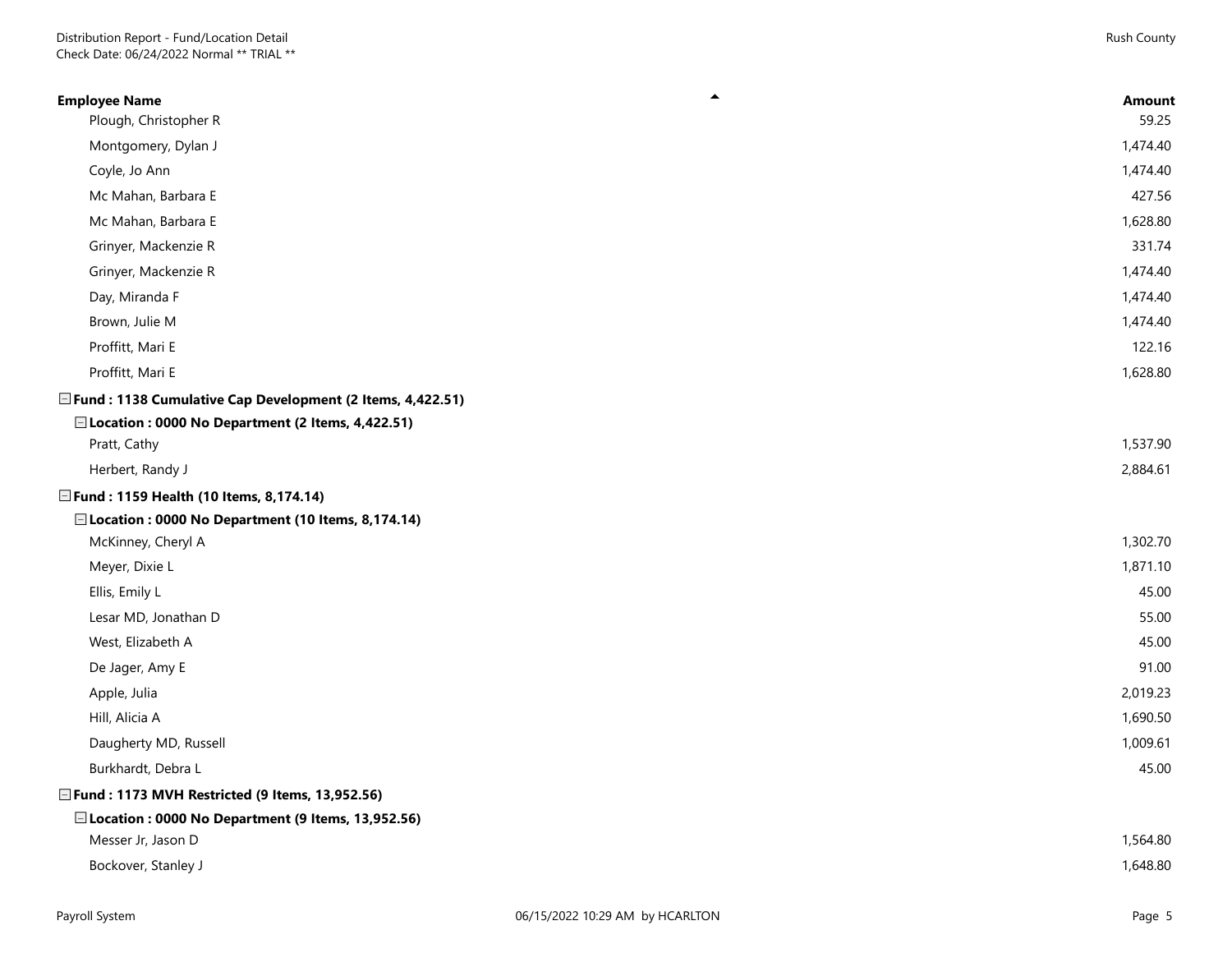| $\blacktriangle$<br><b>Employee Name</b>                    | <b>Amount</b> |
|-------------------------------------------------------------|---------------|
| Lower, R T                                                  | 1,648.80      |
| Hastings, Robert S                                          | 1,648.80      |
| Herbert, Joseph A                                           | 1,195.38      |
| Hunter, John S                                              | 1,303.58      |
| Hughes, William J                                           | 1,648.80      |
| Gardner, Ryan W                                             | 1,644.80      |
| Higdon, Jason D                                             | 1,648.80      |
| □ Fund: 1176 Highway (14 Items, 22,115.21)                  |               |
| □ Location: 0530 Highway Administration (3 Items, 5,907.15) |               |
| Ging, Linda S                                               | 1,600.00      |
| Sitton, Monte R                                             | 2,066.42      |
| Sitton, Jerry                                               | 2,240.73      |
| □ Location: 0531 Maintenance & Repair (11 Items, 16,208.06) |               |
| Moran, Timothy J                                            | 1,806.40      |
| Ogden, John A                                               | 1,625.10      |
| Biehl, Ryan E                                               | 1,600.40      |
| Pumphrey, Brody D                                           | 1,564.80      |
| Morris, Todd D                                              | 1,568.80      |
| Cameron, Brian J                                            | 1,585.60      |
| Cudworth, David                                             | 1,648.80      |
| Fasbinder, Craig A                                          | 313.76        |
| Pennington, Jarrod M                                        | 1,344.00      |
| Weiler, Luke T                                              | 1,568.80      |
| Niedenthal, Joshua                                          | 1,581.60      |
| □ Fund: 1222 Rush County 911 Fund (10 Items, 12,006.70)     |               |
| □ Location : 0000 No Department (10 Items, 12,006.70)       |               |
| Taylor, Korah A                                             | 1,474.40      |
| Hall, Tanner S                                              | 1,474.40      |
| Potters, Diana E                                            | 172.78        |
| Potters, Diana E                                            | 1,474.40      |
| Munson, Devin L                                             | 80.00         |
|                                                             |               |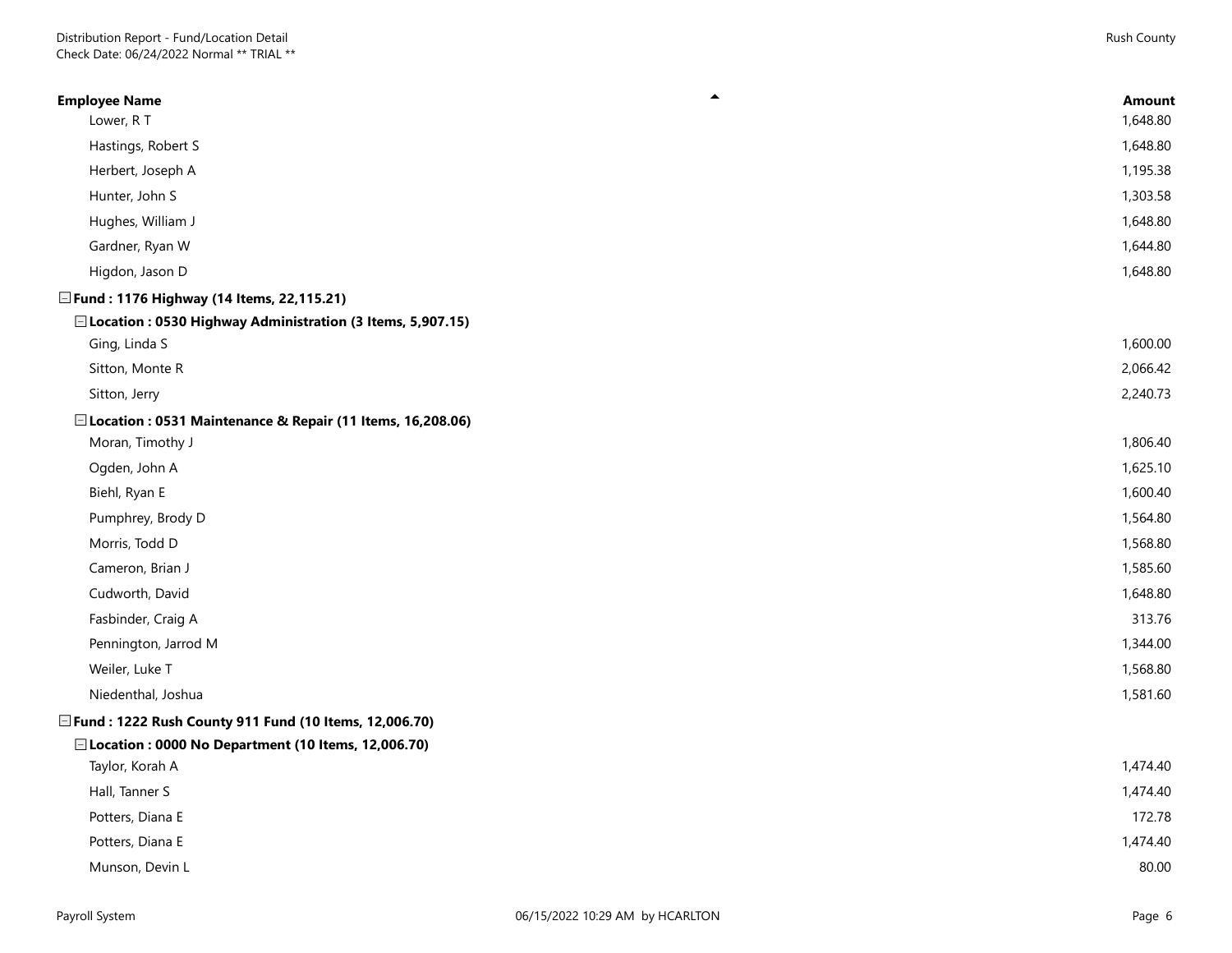| ▲<br><b>Employee Name</b><br>Campbell, Alisha M                        | <b>Amount</b><br>712.12 |
|------------------------------------------------------------------------|-------------------------|
| Ott, Benjamin E                                                        | 1,571.40                |
| Brown, Casey N                                                         | 1,852.00                |
| Lacy-Jacobs, Leeann M                                                  | 1,720.80                |
| Nicholls, Kaylee S                                                     | 1,474.40                |
| □ Fund: 1224 Reassessment (1 Items, 551.25)                            |                         |
| □Location: 0000 No Department (1 Items, 551.25)                        |                         |
| Nierste, Connie J                                                      | 551.25                  |
| □ Fund : 2000 Adult Prob User Fee (1 Items, 1,526.88)                  |                         |
| □ Location : 0000 No Department (1 Items, 1,526.88)                    |                         |
| Emerson, Myra E                                                        | 1,526.88                |
| □ Fund: 2502 Pre Trial Diversion (1 Items, 872.46)                     |                         |
| □ Location: 0000 No Department (1 Items, 872.46)<br>Hass, Kristen M    | 872.46                  |
| □ Fund : 2505 RCCC User Fee Fund (1 Items, 1,403.84)                   |                         |
| □ Location: 0000 No Department (1 Items, 1,403.84)                     |                         |
| Eaks, Samantha L                                                       | 1,403.84                |
| □ Fund : 8113 CFDA # 93.069 PHEP Coop Agreem (1 Items, 586.73)         |                         |
| □ Location : 0000 No Department (1 Items, 586.73)                      |                         |
| Kemker, Charles A                                                      | 586.73                  |
| □ Fund: 8118 CFDA#16.588 STOP GRANT (1 Items, 1,548.60)                |                         |
| □ Location: 0000 No Department (1 Items, 1,548.60)                     |                         |
| Holt, Laura C                                                          | 1,548.60                |
| □ Fund : 8119 CFDA# 93.788 IN State Opioid R (1 Items, 1,423.07)       |                         |
| □ Location: 0000 No Department (1 Items, 1,423.07)<br>Jones, William L | 1,423.07                |
| □ Fund: 8897 IV-D Incentive 99/Pros (1 Items, 520.00)                  |                         |
| □ Location: 0000 No Department (1 Items, 520.00)                       |                         |
| Tackett, Nova L                                                        | 520.00                  |
| □ Fund : 9104 RCCC Grant Fund (3 Items, 5,193.91)                      |                         |
| □ Location: 0000 No Department (3 Items, 5,193.91)                     |                         |
| Koors, Lacy N                                                          | 468.72                  |
|                                                                        |                         |